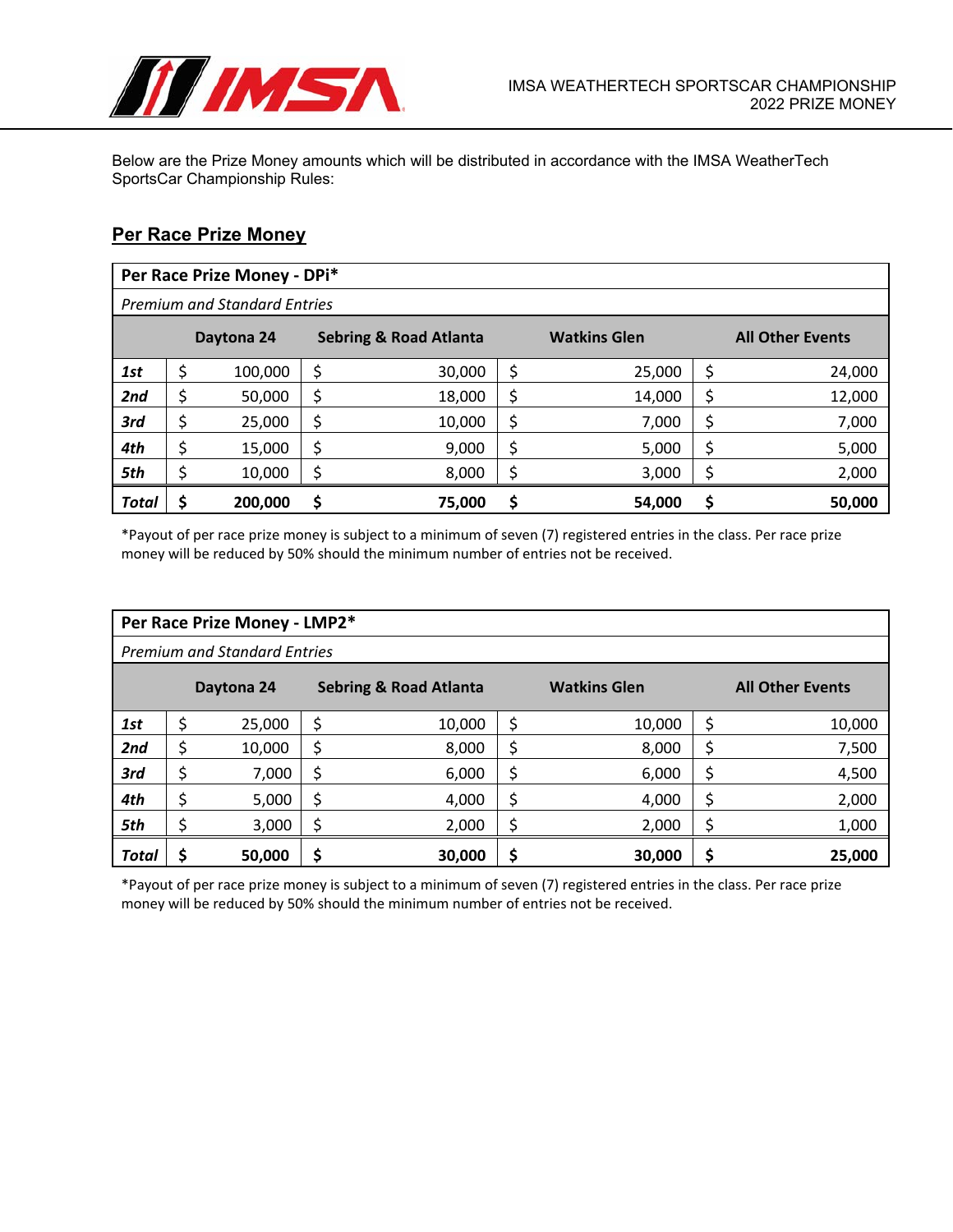

|       | Per Race Prize Money - LMP3*        |            |    |                                   |    |                     |    |                         |  |
|-------|-------------------------------------|------------|----|-----------------------------------|----|---------------------|----|-------------------------|--|
|       | <b>Premium and Standard Entries</b> |            |    |                                   |    |                     |    |                         |  |
|       |                                     | Daytona 24 |    | <b>Sebring &amp; Road Atlanta</b> |    | <b>Watkins Glen</b> |    | <b>All Other Events</b> |  |
| 1st   | \$                                  | 25,000     | \$ | 10,000                            | \$ | 10,000              | \$ | 10,000                  |  |
| 2nd   | \$                                  | 10,000     | \$ | 8,000                             | \$ | 8,000               | \$ | 7,500                   |  |
| 3rd   | \$                                  | 7,000      | \$ | 6,000                             | \$ | 6,000               | \$ | 4,500                   |  |
| 4th   | \$                                  | 5,000      | \$ | 4,000                             | \$ | 4,000               | \$ | 2,000                   |  |
| 5th   | \$                                  | 3,000      | S  | 2,000                             | \$ | 2,000               | \$ | 1,000                   |  |
| Total | Ś                                   | 50,000     | \$ | 30,000                            | \$ | 30,000              | \$ | 25,000                  |  |

\*Payout of per race prize money is subject to a minimum of seven (7) registered entries in the class. Per race prize money will be reduced by 50% should the minimum number of entries not be received.

|                                                 | Per Race Prize Money - GTD Pro*     |        |                     |        |                         |        |    |        |  |
|-------------------------------------------------|-------------------------------------|--------|---------------------|--------|-------------------------|--------|----|--------|--|
|                                                 | <b>Premium and Standard Entries</b> |        |                     |        |                         |        |    |        |  |
| <b>Sebring &amp; Road Atlanta</b><br>Daytona 24 |                                     |        | <b>Watkins Glen</b> |        | <b>All Other Events</b> |        |    |        |  |
| 1st                                             | \$                                  | 25,000 |                     | 10,000 | \$                      | 10,000 | Ś  | 10,000 |  |
| 2nd                                             | \$                                  | 10,000 |                     | 8,000  | \$                      | 8,000  |    | 7,500  |  |
| 3rd                                             | Ś                                   | 7,000  |                     | 6,000  | \$                      | 6,000  |    | 4,500  |  |
| 4th                                             | \$                                  | 5,000  | Ś                   | 4,000  | \$                      | 4,000  | \$ | 2,000  |  |
| 5th                                             | c                                   | 3,000  |                     | 2,000  | Ś                       | 2,000  |    | 1,000  |  |
| Total                                           |                                     | 50,000 |                     | 30,000 | \$                      | 30,000 |    | 25,000 |  |

\*Payout of per race prize money is subject to a minimum of seven (7) registered entries in the class. Per race prize money will be reduced by 50% should the minimum number of entries not be received.

|       | Per Race Prize Money - GTD*         |            |    |                                   |    |                     |    |                         |  |
|-------|-------------------------------------|------------|----|-----------------------------------|----|---------------------|----|-------------------------|--|
|       | <b>Premium and Standard Entries</b> |            |    |                                   |    |                     |    |                         |  |
|       |                                     | Daytona 24 |    | <b>Sebring &amp; Road Atlanta</b> |    | <b>Watkins Glen</b> |    | <b>All Other Events</b> |  |
| 1st   | \$                                  | 35,000     |    | 22,000                            | \$ | 22,000              | \$ | 20,000                  |  |
| 2nd   | \$                                  | 20,000     |    | 15,000                            | \$ | 12,000              | \$ | 10,000                  |  |
| 3rd   | \$                                  | 10,000     |    | 7,000                             | \$ | 6,000               | S  | 5,000                   |  |
| 4th   | \$                                  | 7,500      | \$ | 4,000                             | \$ | 4,000               | \$ | 3,000                   |  |
| 5th   | \$                                  | 5,000      |    | 2,000                             | \$ | 2,000               | Ś  | 1,000                   |  |
| Total |                                     | 77,500     |    | 50,000                            | \$ | 46,000              |    | 39,000                  |  |

\*Payout of per race prize money is subject to a minimum of seven (7) registered entries in the class. Per race prize money will be reduced by 50% should the minimum number of entries not be received.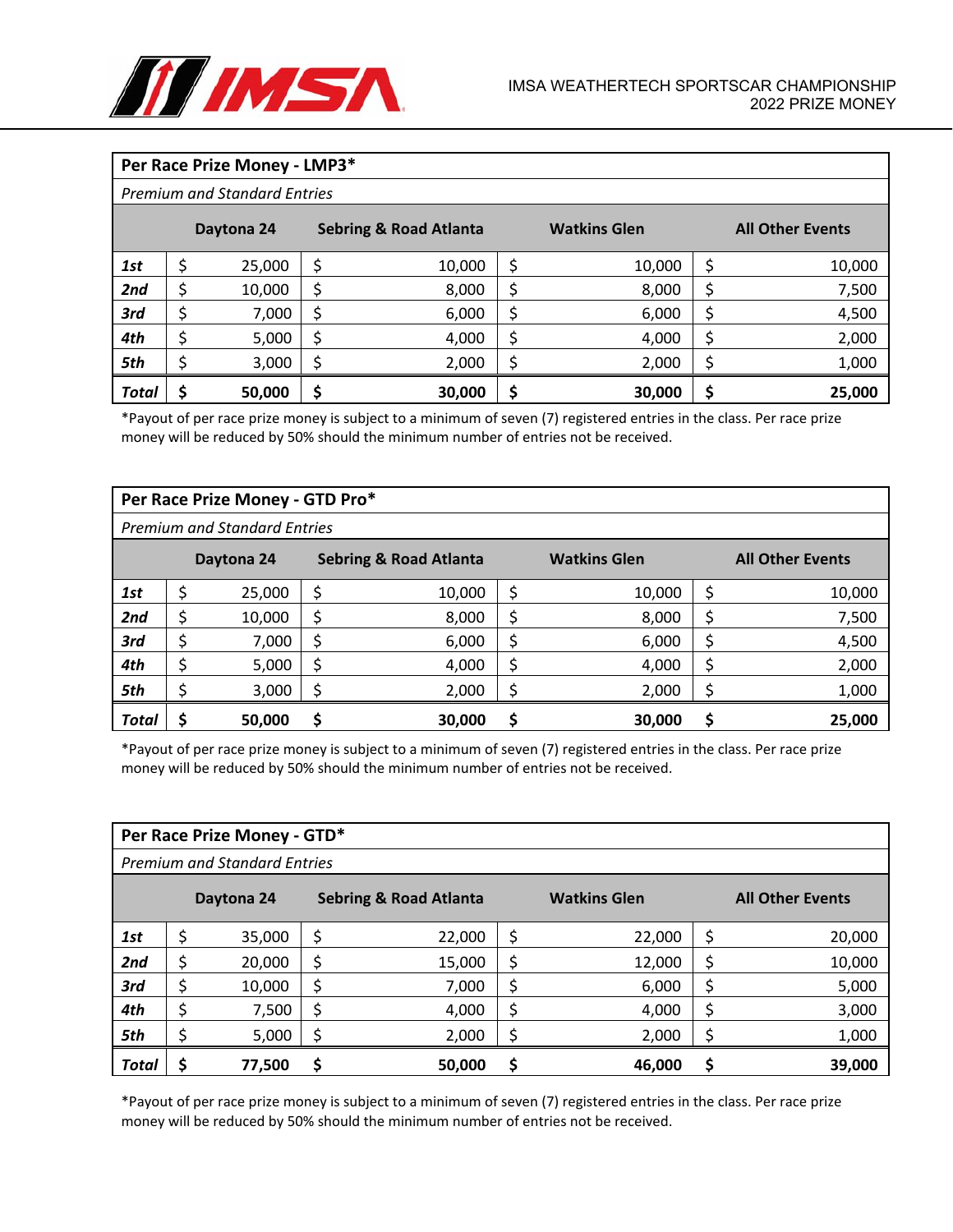

## **Prize Money / Year End Point Fund**

| <b>Position</b> | <b>DPi</b> |         |
|-----------------|------------|---------|
| 1st             | \$         | 50,000  |
| 2nd             | \$         | 45,000  |
| 3rd             | \$         | 42,500  |
| 4th             | \$         | 40,000  |
| 5th             | \$         | 35,000  |
| 6th             | \$         | 30,000  |
| 7th             | \$         | 27,000  |
| 8th             | \$         | 23,000  |
| 9th             | \$         | 21,000  |
| <b>10th</b>     | \$         | 19,000  |
| Total           | \$         | 332,500 |

\*Payout of the Prize Money / Year End Point Fund is subject to a minimum of seven (7) registered entries in the class. Eligibilty for the respective class requires a Premium Entry and participation in all scheduled class races for 2022 season.

| <b>Position</b> | LMP <sub>2</sub> |         |  |
|-----------------|------------------|---------|--|
| 1st             | \$               | 17,500  |  |
| 2nd             | \$               | 15,000  |  |
| 3rd             | \$               | 13,500  |  |
| 4th             | \$               | 12,000  |  |
| 5th             | \$               | 10,500  |  |
| 6th             | \$               | 9,000   |  |
| 7th             | \$               | 7,500   |  |
| 8th             | \$               | 6,000   |  |
| 9th             | \$               | 5,000   |  |
| <b>10th</b>     | \$               | 4,000   |  |
| Total           | \$               | 100,000 |  |

\*Payout of the Prize Money / Year End Point Fund is subject to a minimum of seven (7) registered entries in the class. Eligibilty for the respective class requires a Premium Entry and participation in all scheduled class races for 2022 season.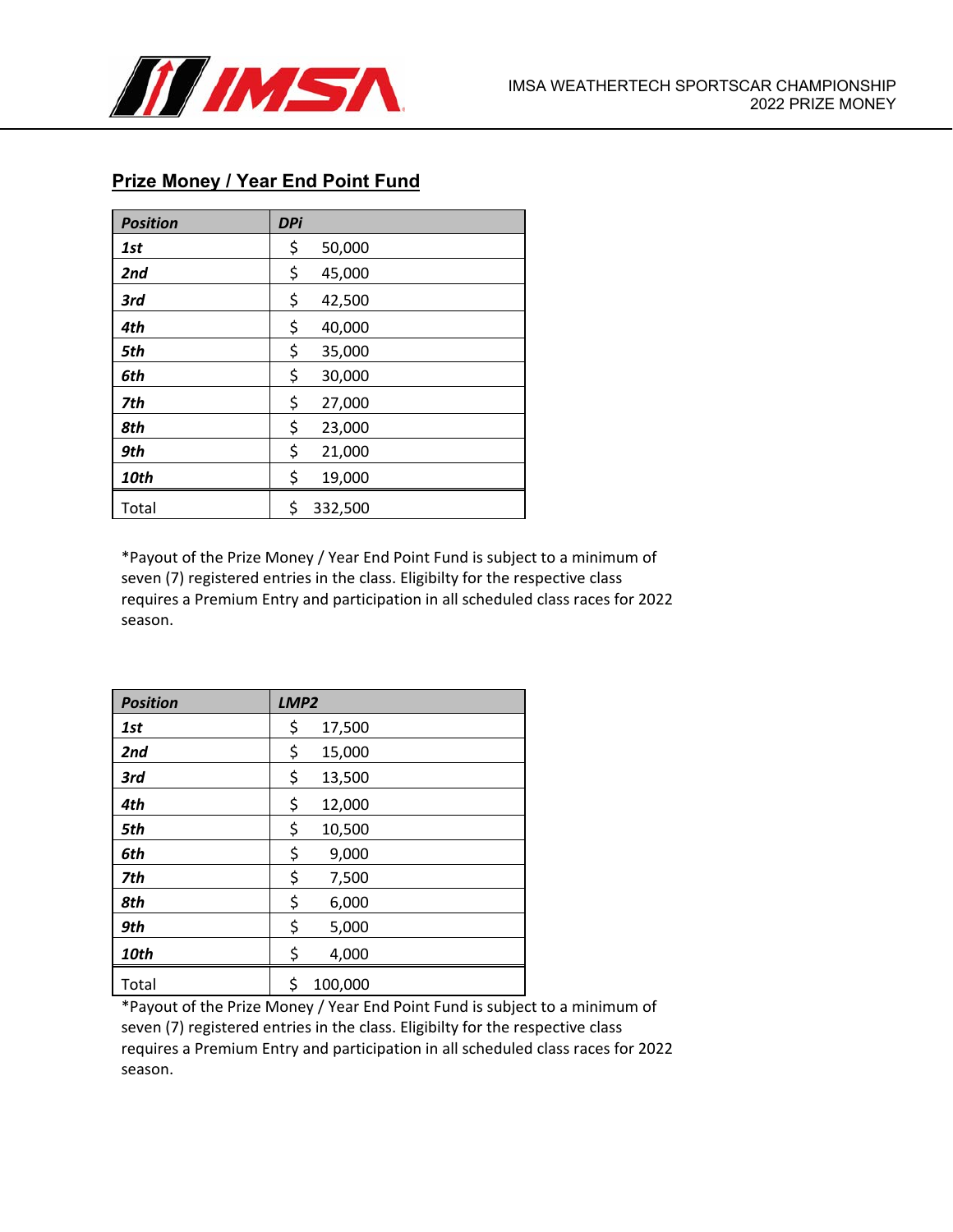

| <b>Position</b> | LMP3 |         |  |
|-----------------|------|---------|--|
| 1st             | \$   | 17,500  |  |
| 2nd             | \$   | 15,000  |  |
| 3rd             | \$   | 13,500  |  |
| 4th             | \$   | 12,000  |  |
| 5th             | \$   | 10,500  |  |
| 6th             | \$   | 9,000   |  |
| 7th             | \$   | 7,500   |  |
| 8th             | \$   | 6,000   |  |
| 9th             | \$   | 5,000   |  |
| 10th            | \$   | 4,000   |  |
| Total           | \$   | 100,000 |  |

\*Payout of the Prize Money / Year End Point Fund is subject to a minimum of seven (7) registered entries in the class. Eligibilty for the respective class requires a Premium Entry and participation in all scheduled class races for 2022 season.

| <b>Position</b> | <b>GTD Pro</b> |
|-----------------|----------------|
| 1st             | \$<br>17,500   |
| 2nd             | \$<br>15,000   |
| 3rd             | \$<br>13,500   |
| 4th             | \$<br>12,000   |
| 5th             | \$<br>10,500   |
| 6th             | \$<br>9,000    |
| 7th             | \$<br>7,500    |
| 8th             | \$<br>6,000    |
| 9th             | \$<br>5,000    |
| 10th            | \$<br>4,000    |
| Total           | \$<br>100,000  |

\*Payout of the Prize Money / Year End Point Fund is subject to a minimum of seven (7) registered entries in the class. Eligibilty for the respective class requires a Premium Entry and participation in all scheduled class races for 2022 season.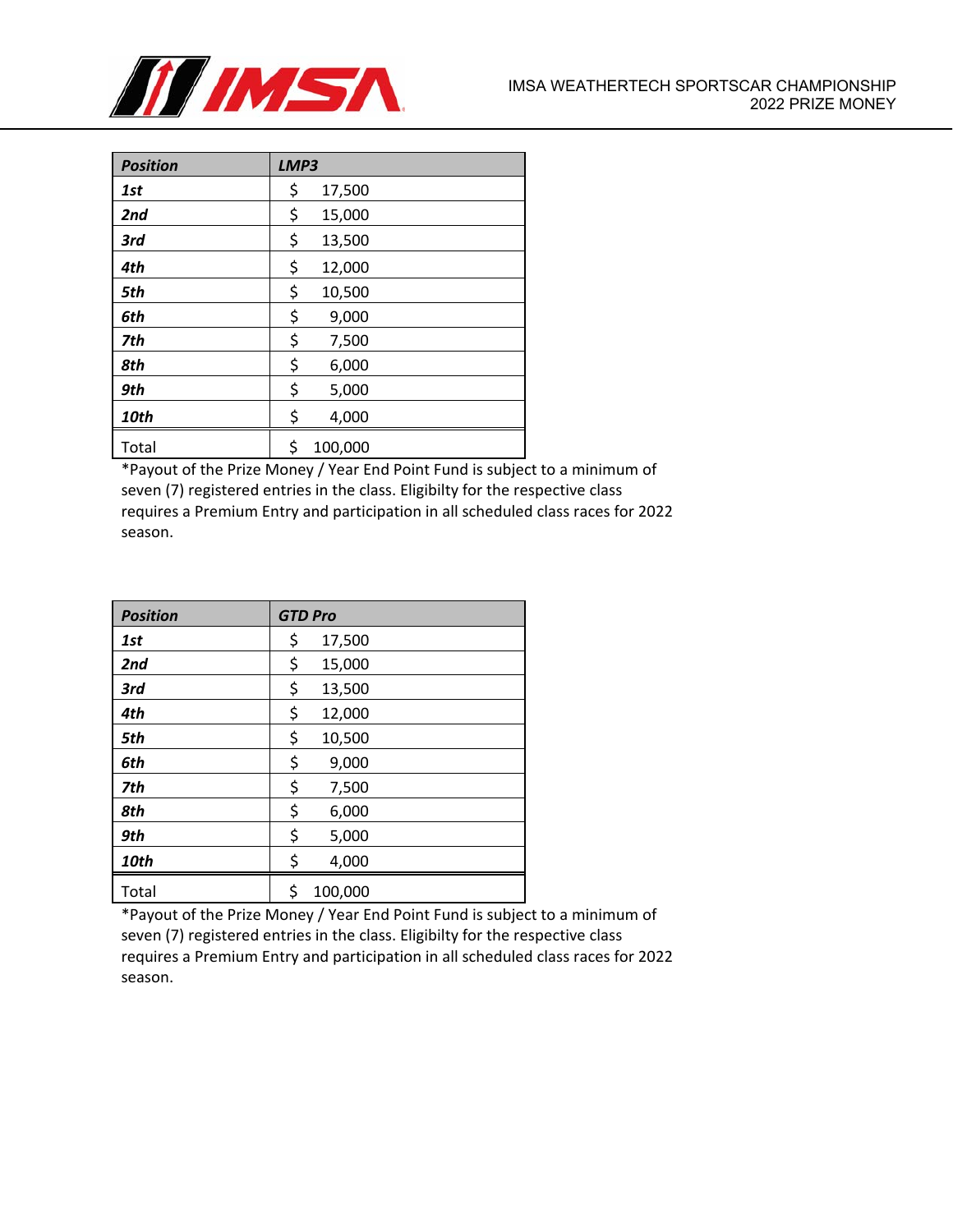

| <b>Position</b> | <b>GTD</b> |         |
|-----------------|------------|---------|
| 1st             | \$         | 50,000  |
| 2nd             | \$         | 45,000  |
| 3rd             | \$         | 42,500  |
| 4th             | \$         | 40,000  |
| 5th             | \$         | 35,000  |
| 6th             | \$         | 30,000  |
| 7th             | \$         | 27,000  |
| 8th             | \$         | 23,000  |
| 9th             | \$         | 21,000  |
| <b>10th</b>     | \$         | 19,000  |
| Total           | \$         | 332,500 |

\*Payout of the Prize Money / Year End Point Fund is subject to a minimum of seven (7) registered entries in the class. Eligibilty for the respective class requires a Premium Entry and participation in all scheduled class races for 2022 season.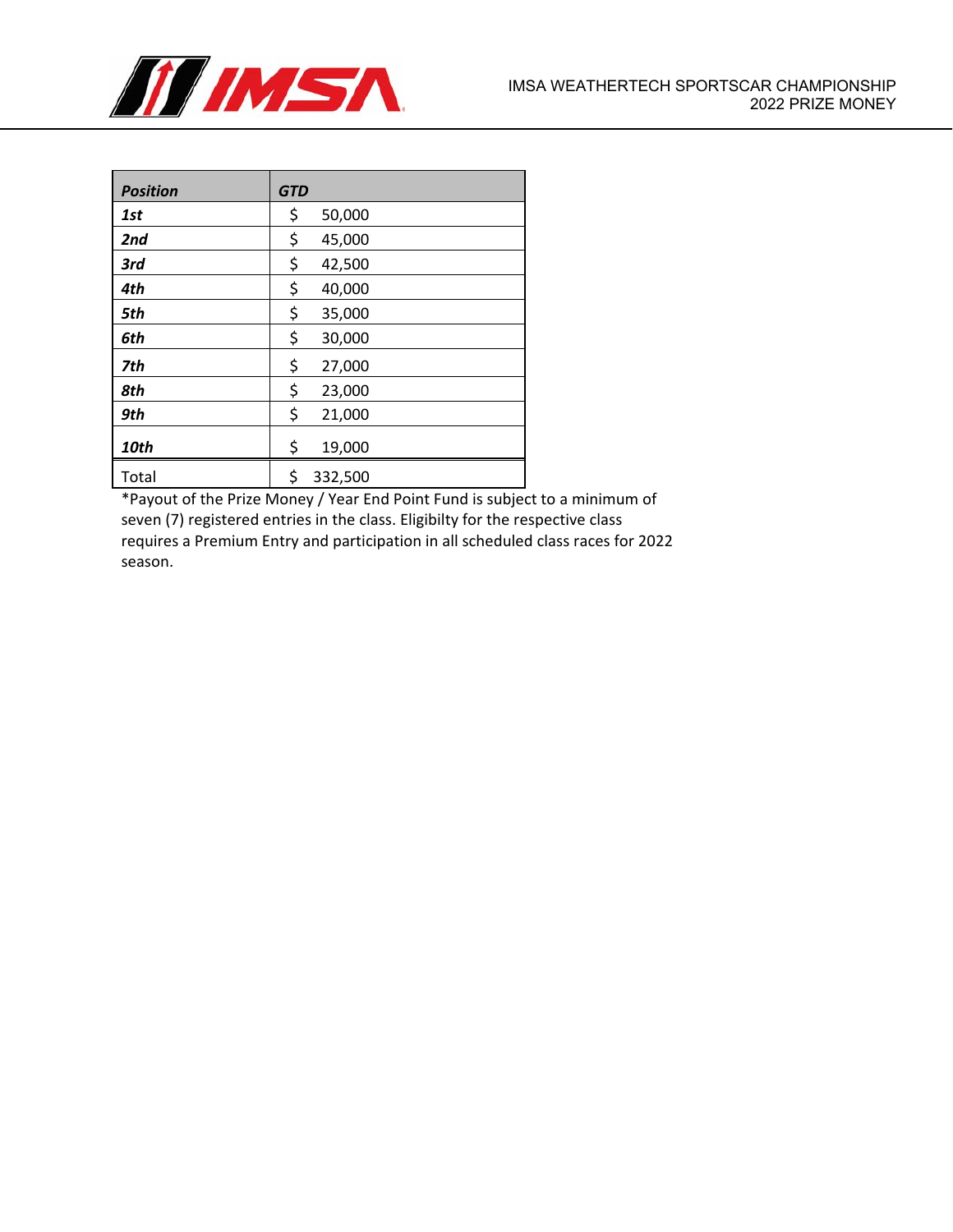

## **NAEC Prize Money / Year End Point Fund**

| Michelin Endurance Cup Prize Money* - DPi |            |  |  |  |  |  |  |
|-------------------------------------------|------------|--|--|--|--|--|--|
| <b>Premium and Standard Entries</b>       |            |  |  |  |  |  |  |
| <b>Position</b>                           | <b>DPi</b> |  |  |  |  |  |  |
| 1st                                       | 25,000     |  |  |  |  |  |  |
|                                           |            |  |  |  |  |  |  |

\*To be eligible for the Michelin Endurance Cup Prize Money, the Entry must participate in all scheduled class endurance races for the 2022 season. Payout of the Endurance Cup Prize Money / Year End Point Fund money is subject to a minimum of seven (7) registered entries in the class.

| Michelin Endurance Cup Prize Money* - LMP2 |                  |        |  |  |  |  |
|--------------------------------------------|------------------|--------|--|--|--|--|
| <b>Premium and Standard Entries</b>        |                  |        |  |  |  |  |
| <b>Position</b>                            | LMP <sub>2</sub> |        |  |  |  |  |
| 1st                                        |                  | 25,000 |  |  |  |  |
|                                            |                  |        |  |  |  |  |

\*To be eligible for the Michelin Endurance Cup Prize Money, the Entry must participate in all scheduled class endurance races for the 2022 season. Payout of the Endurance Cup Prize Money / Year End Point Fund money is subject to a minimum of seven (7) registered entries in the class.

| Michelin Endurance Cup Prize Money* - LMP3 |        |  |  |
|--------------------------------------------|--------|--|--|
| <b>Premium and Standard Entries</b>        |        |  |  |
| <b>Position</b>                            | LMP3   |  |  |
| 1st                                        | 25,000 |  |  |
|                                            |        |  |  |

\*To be eligible for the Michelin Endurance Cup Prize Money, the Entry must participate in all scheduled class endurance races for the 2022 season. Payout of the Endurance Cup Prize Money / Year End Point Fund money is subject to a minimum of seven (7) registered entries in the class.